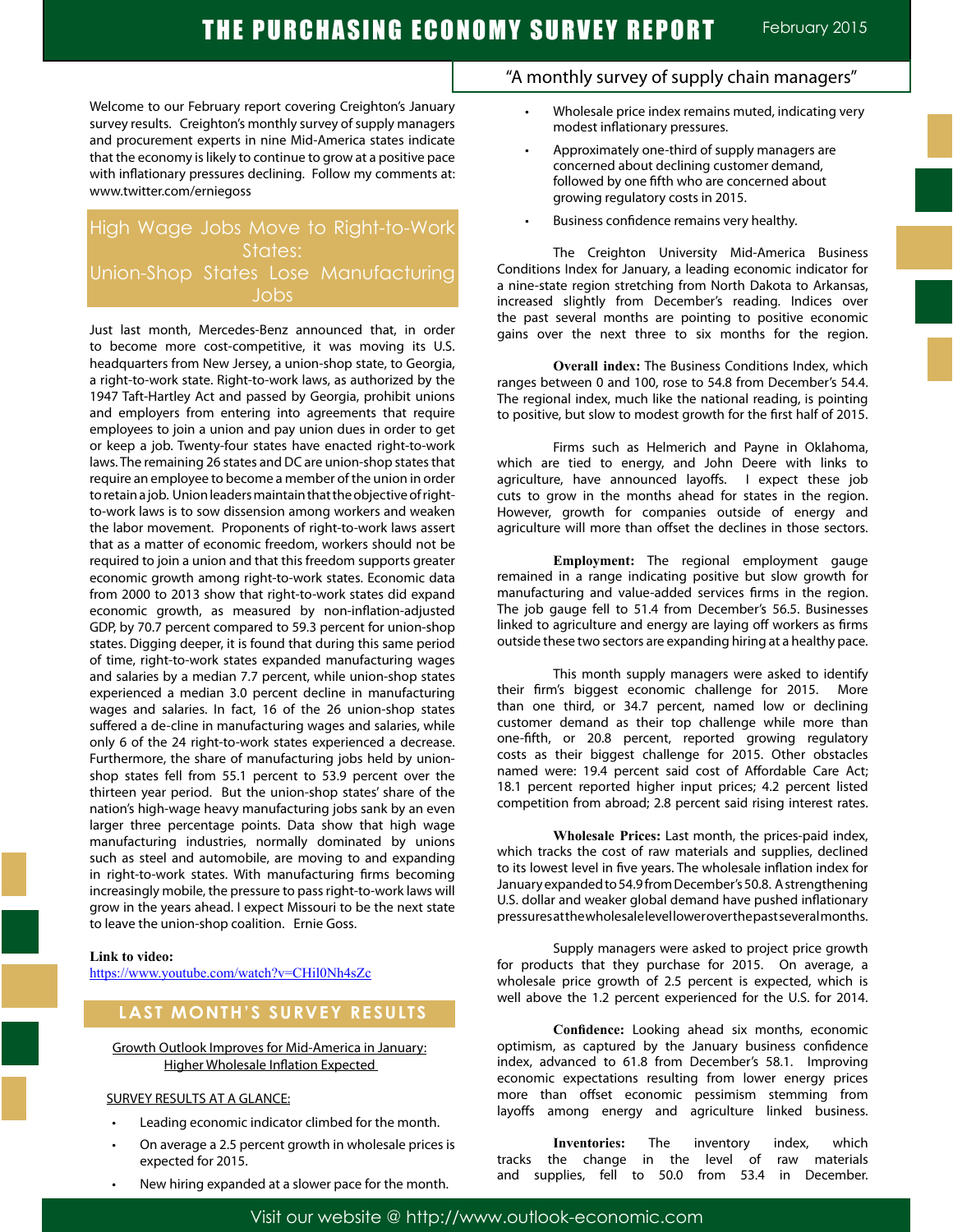### "A monthly survey of supply chain managers"

# THE PURCHASING ECONOMY SURVEY REPORT February 2015

**Trade:** The new export orders index unexpectedly climbed to 57.0 from December's 52.7. The import index for January declined to 52.8 from December's 56.7. Over the past six months, the value of the U.S. dollar has risen dramatically against the currencies of our chief trading partners. This movement has made US goods less competitively priced abroad and foreign goods more cheaply priced in the US.

Despite this, the new export orders index moved into a range indicating healthy growth in exports. I do expect exports and new export orders to move lower in the months ahead.

**Other components:** Other components of the January Business Conditions Index were new orders at 58.6, up from 54.3 in December; production or sales expanded to 60.5 from 49.2 in December; Delivery speed of raw materials and supplies sank to 53.4 from last month's 58.9.

The Creighton Economic Forecasting Group has conducted the monthly survey of supply managers in nine states since 1994 to produce leading economic indicators of the Mid-America economy. States included in the survey are Arkansas, Iowa, Kansas, Minnesota, Missouri, Nebraska, North Dakota, Oklahoma and South Dakota.

The forecasting group's overall index, referred to as the Business Conditions Index, ranges between 0 and 100. An index greater than 50 indicates an expansionary economy over the course of the next three to six months. The Business Conditions Index is a mathematical average of indices for new orders, production or sales, employment, inventories and delivery lead time. This is the same methodology used by the National Institute for Supply Management, formerly the Purchasing Management Association, since 1931.

### **MID-AMERICA STATES**

#### **ARKANSAS**

The January overall index, or leading economic indicator for Arkansas, rose to 52.5 from December's 51.7. Components of the index from the monthly survey of supply managers were new orders at 62.6, production or sales at 48.8, delivery lead time at 59.7, inventories at 46.6, and employment at 48.8. Durable goods manufacturers in the state are growing at a solid pace while nondurable goods producers are experiencing pullbacks in economic activity. Value-added services firms, including business services firms, expanded at a very healthy pace. The Arkansas economy will continue to expand in the next three to six months.

#### IOWA

Iowa's Business Conditions Index declined for the sixth time in the past seven month. The overall index slipped to 52.2 from December's 53.4. Components of the index from the monthly survey of supply managers were new orders at 53.3, production or sales at 45.1, delivery lead time at 62.8, employment at 54.0, and inventories at 46.1. Durable goods producers, including agriculture machinery manufacturers and metal manufacturing, suffered pullbacks in jobs and economic activity for the month. On the other hand, value-added services firms including engineering and business services companies, more than offset manufacturing losses. However, the strong U.S. dollar is likely to continue to slow overall growth by making Iowa goods less competitively priced abroad.

#### KANSAS

The Kansas Business Conditions Index for January sank to 53.8 from December's healthy 62.6. Components of the leading economic indicator from the monthly survey of supply managers were new orders at 38.5, production or sales at 62.4, delivery lead time at 62.4, employment at 52.4, and inventories at 53.4. Expansions for nondurable manufacturers in Kansas more than offset weaker conditions among durable goods producers. Economic growth will be positive, but slower for the next three to six months for the state.

#### MINNESOTA

January survey results mark the 26th straight month Minnesota's Business Conditions Index has remained above growth neutral. The overall index dipped to a healthy 60.1 from December's 61.4. Components of the index from the January survey of supply managers were new orders at 66.2, production or sales at 70.4, delivery lead time at 53.3, inventories at 58.1, and employment at 52.7. Durable goods manufacturers in the state experienced healthy growth for the month while nondurable goods producers lost economic activity for January. Overall though, the Minnesota economy is expanding at the fastest pace in the region. The healthy growth will continue for the next 3 to 6 months.

#### **MISSOURI**

- U.S. retail sales for December 2014 and January 20 declined from the previous month.
- U.S. GDP grew by a paltry 2.4% in 2014. Growth should be in the 4% - 5%.
- The value of the U.S. dollar continues to climb against most major global currencies. These gains are pushi the U.S. trade deficit higher as U.S. goods become competitively priced abroad.

The January Business Conditions Index for Missouri climbed to 56.1 from 55.7 December. Components of the index from the survey of supply managers for January were new orders at 59.6, production or sales at 62.9, delivery lead time at 55.5, inventories at 51.9, and employment at 50.8. Durable goods manufacturers, including transportation equipment producers and metal manufacturers, will continue to push state growth into a healthy range.

#### NEBRASKA

For the 13th straight month, Nebraska's Business Conditions Index remained above growth neutral 50.0. The January index, a leading economic indicator from a survey of supply managers in the state, rose to a tepid 53.7 from 52.7 in December. Components of the index for January were new orders at 55.3, production or sales at 52.9, delivery lead time at 49.4, inventories at 54.9, and employment at 55.8. Strength among nondurable goods manufacturers, including food processors, more than offset weaker conditions among durable goods manufacturers for the month. Overall Nebraska's economic growth will be positive, but slow for the next three to six months.

#### NORTH DAKOTA

| t to<br>will be bullish for the U.S. economy and U.S. stocks and<br>tor.<br>bearish for bond prices (higher yields).<br><b>FROM GOSS:</b><br>uth<br>I expect housing price growth to move even lower in<br>vth<br>the months ahead.<br>lex,<br>эa<br>Central banks across the globe will continue to lower<br>$\bullet$<br>the<br>interest rates by making the same mistake made by the<br>ion<br>U.S. Federal Reserve and launching a sovereign bond<br>at<br>buying program. Few sovereign economies suffer from<br>; in<br>too high interest rates. German bond rates are already<br>the<br>as low as 0.5% (yes you read that right). Most economies<br>ant<br>need structural economic reform that encourages work<br>rather than leisure. This is outside the purview of central<br>tor.<br>banks.<br>The U.S. trade deficit is about to soar. If your business<br>$\bullet$<br>depends on exports, it is going to be tougher in the<br>ınd<br>months ahead as nations across the global devalue their<br>for<br>currencies via QE-like programs.<br>OTHER REPORTS:<br>ller<br>by<br>National Association of Business Economics (NABE)<br>the<br>January 2015 Business Conditions Survey: ""For many<br>companies, the great deflation in oil prices was the most<br>consequential economic shock of 2014. Three-quarters<br>8%<br>of survey panelists expect lower oil prices to impact<br>for<br>their business in 2015, with most anticipating a positive<br>%.<br>impact," said Survey Chair Jim Diffley, senior director,<br>IHS. "Investment by the oil and gas industry has been a<br>key driver in US economic growth. The big question for<br>2015 is the impact of lower prices on that investment<br>and its concomitant supply chain. Sales growth improved<br>slightly during the fourth quarter of 2014. Fifty-four<br>)15<br>percent of respondents reported rising sales at their<br>firms in the fourth quarter survey compared to 49%<br>in the October survey. Falling sales were reported by<br>uld<br>15% of respondents, a larger share than was reported<br>in the third quarter (7%). Also, a solid majority of survey<br>panelists from all sectors expect that sales will rise during<br>nst<br>the first quarter of 2015."<br>ing<br>ess<br><b>Goss Eggs</b><br>(Recent Dumb Economic Moves)<br>President Obama's recent plan to offer free community<br>tics<br>college tuition is so wrong on so many fronts. First, it<br>this<br>injects more federal interference into higher education.<br>าan<br>Second, the American taxpayer cannot afford it. Third,<br>ush<br>and most importantly, students need to have "skin in<br>the game" to prevent over-consuming of this "free"<br>education. The economy needs more community college<br>bor<br>educated workers but it is a community issue, not a<br>ers.<br>federal one.<br>age<br>ıtes<br>Survey results for December will be released on the first business<br>ts a<br>day of next month, March 2nd.<br>Follow Goss on twitter at http://twitter.com/erniegoss<br>For historical data and forecasts visit our website at:<br>ses<br>http://www2.creighton.edu/business/economicoutlook/<br>ess<br>www.ernestgoss.com<br>ner | "A monthly survey of supply chain managers" |  |
|-----------------------------------------------------------------------------------------------------------------------------------------------------------------------------------------------------------------------------------------------------------------------------------------------------------------------------------------------------------------------------------------------------------------------------------------------------------------------------------------------------------------------------------------------------------------------------------------------------------------------------------------------------------------------------------------------------------------------------------------------------------------------------------------------------------------------------------------------------------------------------------------------------------------------------------------------------------------------------------------------------------------------------------------------------------------------------------------------------------------------------------------------------------------------------------------------------------------------------------------------------------------------------------------------------------------------------------------------------------------------------------------------------------------------------------------------------------------------------------------------------------------------------------------------------------------------------------------------------------------------------------------------------------------------------------------------------------------------------------------------------------------------------------------------------------------------------------------------------------------------------------------------------------------------------------------------------------------------------------------------------------------------------------------------------------------------------------------------------------------------------------------------------------------------------------------------------------------------------------------------------------------------------------------------------------------------------------------------------------------------------------------------------------------------------------------------------------------------------------------------------------------------------------------------------------------------------------------------------------------------------------------------------------------------------------------------------------------------------------------------------------------------------------------------------------------------------------------------------------------------------------------------------------------------------------------------------------------------------------------------------------------------------------------------------------------------------------------------------------------------------------------------------------------------------------------------------------------------|---------------------------------------------|--|
|                                                                                                                                                                                                                                                                                                                                                                                                                                                                                                                                                                                                                                                                                                                                                                                                                                                                                                                                                                                                                                                                                                                                                                                                                                                                                                                                                                                                                                                                                                                                                                                                                                                                                                                                                                                                                                                                                                                                                                                                                                                                                                                                                                                                                                                                                                                                                                                                                                                                                                                                                                                                                                                                                                                                                                                                                                                                                                                                                                                                                                                                                                                                                                                                                       |                                             |  |
|                                                                                                                                                                                                                                                                                                                                                                                                                                                                                                                                                                                                                                                                                                                                                                                                                                                                                                                                                                                                                                                                                                                                                                                                                                                                                                                                                                                                                                                                                                                                                                                                                                                                                                                                                                                                                                                                                                                                                                                                                                                                                                                                                                                                                                                                                                                                                                                                                                                                                                                                                                                                                                                                                                                                                                                                                                                                                                                                                                                                                                                                                                                                                                                                                       |                                             |  |
|                                                                                                                                                                                                                                                                                                                                                                                                                                                                                                                                                                                                                                                                                                                                                                                                                                                                                                                                                                                                                                                                                                                                                                                                                                                                                                                                                                                                                                                                                                                                                                                                                                                                                                                                                                                                                                                                                                                                                                                                                                                                                                                                                                                                                                                                                                                                                                                                                                                                                                                                                                                                                                                                                                                                                                                                                                                                                                                                                                                                                                                                                                                                                                                                                       |                                             |  |
|                                                                                                                                                                                                                                                                                                                                                                                                                                                                                                                                                                                                                                                                                                                                                                                                                                                                                                                                                                                                                                                                                                                                                                                                                                                                                                                                                                                                                                                                                                                                                                                                                                                                                                                                                                                                                                                                                                                                                                                                                                                                                                                                                                                                                                                                                                                                                                                                                                                                                                                                                                                                                                                                                                                                                                                                                                                                                                                                                                                                                                                                                                                                                                                                                       |                                             |  |
|                                                                                                                                                                                                                                                                                                                                                                                                                                                                                                                                                                                                                                                                                                                                                                                                                                                                                                                                                                                                                                                                                                                                                                                                                                                                                                                                                                                                                                                                                                                                                                                                                                                                                                                                                                                                                                                                                                                                                                                                                                                                                                                                                                                                                                                                                                                                                                                                                                                                                                                                                                                                                                                                                                                                                                                                                                                                                                                                                                                                                                                                                                                                                                                                                       |                                             |  |
|                                                                                                                                                                                                                                                                                                                                                                                                                                                                                                                                                                                                                                                                                                                                                                                                                                                                                                                                                                                                                                                                                                                                                                                                                                                                                                                                                                                                                                                                                                                                                                                                                                                                                                                                                                                                                                                                                                                                                                                                                                                                                                                                                                                                                                                                                                                                                                                                                                                                                                                                                                                                                                                                                                                                                                                                                                                                                                                                                                                                                                                                                                                                                                                                                       |                                             |  |
|                                                                                                                                                                                                                                                                                                                                                                                                                                                                                                                                                                                                                                                                                                                                                                                                                                                                                                                                                                                                                                                                                                                                                                                                                                                                                                                                                                                                                                                                                                                                                                                                                                                                                                                                                                                                                                                                                                                                                                                                                                                                                                                                                                                                                                                                                                                                                                                                                                                                                                                                                                                                                                                                                                                                                                                                                                                                                                                                                                                                                                                                                                                                                                                                                       |                                             |  |
|                                                                                                                                                                                                                                                                                                                                                                                                                                                                                                                                                                                                                                                                                                                                                                                                                                                                                                                                                                                                                                                                                                                                                                                                                                                                                                                                                                                                                                                                                                                                                                                                                                                                                                                                                                                                                                                                                                                                                                                                                                                                                                                                                                                                                                                                                                                                                                                                                                                                                                                                                                                                                                                                                                                                                                                                                                                                                                                                                                                                                                                                                                                                                                                                                       |                                             |  |
|                                                                                                                                                                                                                                                                                                                                                                                                                                                                                                                                                                                                                                                                                                                                                                                                                                                                                                                                                                                                                                                                                                                                                                                                                                                                                                                                                                                                                                                                                                                                                                                                                                                                                                                                                                                                                                                                                                                                                                                                                                                                                                                                                                                                                                                                                                                                                                                                                                                                                                                                                                                                                                                                                                                                                                                                                                                                                                                                                                                                                                                                                                                                                                                                                       |                                             |  |
|                                                                                                                                                                                                                                                                                                                                                                                                                                                                                                                                                                                                                                                                                                                                                                                                                                                                                                                                                                                                                                                                                                                                                                                                                                                                                                                                                                                                                                                                                                                                                                                                                                                                                                                                                                                                                                                                                                                                                                                                                                                                                                                                                                                                                                                                                                                                                                                                                                                                                                                                                                                                                                                                                                                                                                                                                                                                                                                                                                                                                                                                                                                                                                                                                       |                                             |  |
|                                                                                                                                                                                                                                                                                                                                                                                                                                                                                                                                                                                                                                                                                                                                                                                                                                                                                                                                                                                                                                                                                                                                                                                                                                                                                                                                                                                                                                                                                                                                                                                                                                                                                                                                                                                                                                                                                                                                                                                                                                                                                                                                                                                                                                                                                                                                                                                                                                                                                                                                                                                                                                                                                                                                                                                                                                                                                                                                                                                                                                                                                                                                                                                                                       |                                             |  |
|                                                                                                                                                                                                                                                                                                                                                                                                                                                                                                                                                                                                                                                                                                                                                                                                                                                                                                                                                                                                                                                                                                                                                                                                                                                                                                                                                                                                                                                                                                                                                                                                                                                                                                                                                                                                                                                                                                                                                                                                                                                                                                                                                                                                                                                                                                                                                                                                                                                                                                                                                                                                                                                                                                                                                                                                                                                                                                                                                                                                                                                                                                                                                                                                                       |                                             |  |
| 5%                                                                                                                                                                                                                                                                                                                                                                                                                                                                                                                                                                                                                                                                                                                                                                                                                                                                                                                                                                                                                                                                                                                                                                                                                                                                                                                                                                                                                                                                                                                                                                                                                                                                                                                                                                                                                                                                                                                                                                                                                                                                                                                                                                                                                                                                                                                                                                                                                                                                                                                                                                                                                                                                                                                                                                                                                                                                                                                                                                                                                                                                                                                                                                                                                    |                                             |  |

North Dakota's leading economic indicator climbed to a level pointing to positive, but slower, economic growth in the next three to six months. The January Business Conditions Index increased to 53.0 from 52.7 in December. Components of the overall index from the monthly survey of supply managers for January were new orders at 52.8, production or sales at 52.9, delivery lead time at 54.1, employment at 53.6, and inventories at 51.6. Despite cuts in oil prices, the state's energy sector continues to expand. Durable and nondurable goods producers in the state are experiencing positive but slower growth. I expect growth to slow significantly in the months ahead for North Dakota as lower energy investment and employment begin to dampen state growth.

#### **OKLAHOMA**

The Business Conditions Index for Oklahoma, a leading economic indicator, dipped slightly for January, signaling positive but slower growth in the next three to six months. The index for January declined to 52.0 from 54.0 in December. Components of the January survey of supply managers were new orders at 66.6, production or sales at 52.3, delivery lead time at 35.8, inventories at 49.2, and employment at 56.3. Durable goods producers and nondurable manufacturers experienced

solid gains for the month. Even plunging oil prices have yet have a significant negative impact on Oklahoma's energy sector.

#### SOUTH DAKOTA

After moving below growth neutral in November of 2012, Sou Dakota's leading economic indicator has been above grov neutral 50.0 each month since. The Business Conditions Ind from the monthly survey of supply managers, soared to regional high of 61.2 from December's 52.4. Components of overall index for January were new orders at 56.9, producti or sales at 74.0, delivery lead time at 69.7, inventories 54.9, and employment at 50.7. Durable and nondurables the state are experiencing slow, but positive growth. At same time, plunging oil prices have yet to have a significant and negative impact on South Dakota's energy sect

# **THE BULLISH NEWS**

- U.S. employers added 257,000 jobs in January a average hourly wages expanded by a strong 0.5% the month.
- In the 12 months ending in Nov. 2014, the Case-Shiller index indicated that average U.S. home prices rose 4.3%. This is good news but I am concerned that growth in the index is coming down too fast.
- The consumer price index (CPI) for Dec. was only 0. higher reading for Dec. 2014. This is a good news bond holders but is well below the Fed's targeted 2%

# **THE BEARISH NEWS**

## **WHAT TO WATCH**

ľ

- CPI: On February 26, the U.S. Bureau of Labor Statist (BLS) releases consumer prices (CPI) for January. If the reading remains soft (i.e. monthly growth of less than 0.2%), bond prices should rebound and potentially pu the Federal Reserve to delay a rate hike.
- Wage growth: On Friday March 6, the U.S. Bureau of Labor Statistics (BLS) will release hourly wage growth number Another monthly gain of 0.4% or more will encoura the Federal Reserve to raise short term interest rates earlier than expected. Currently the market expect rate hike in June 2015.
- Retail Trade: On March 12, the Census Bureau releas retail sales for February 2015. Given recent weakne in retail sales, there is real concern about consun strength. A year-over-year gain of more than 5.